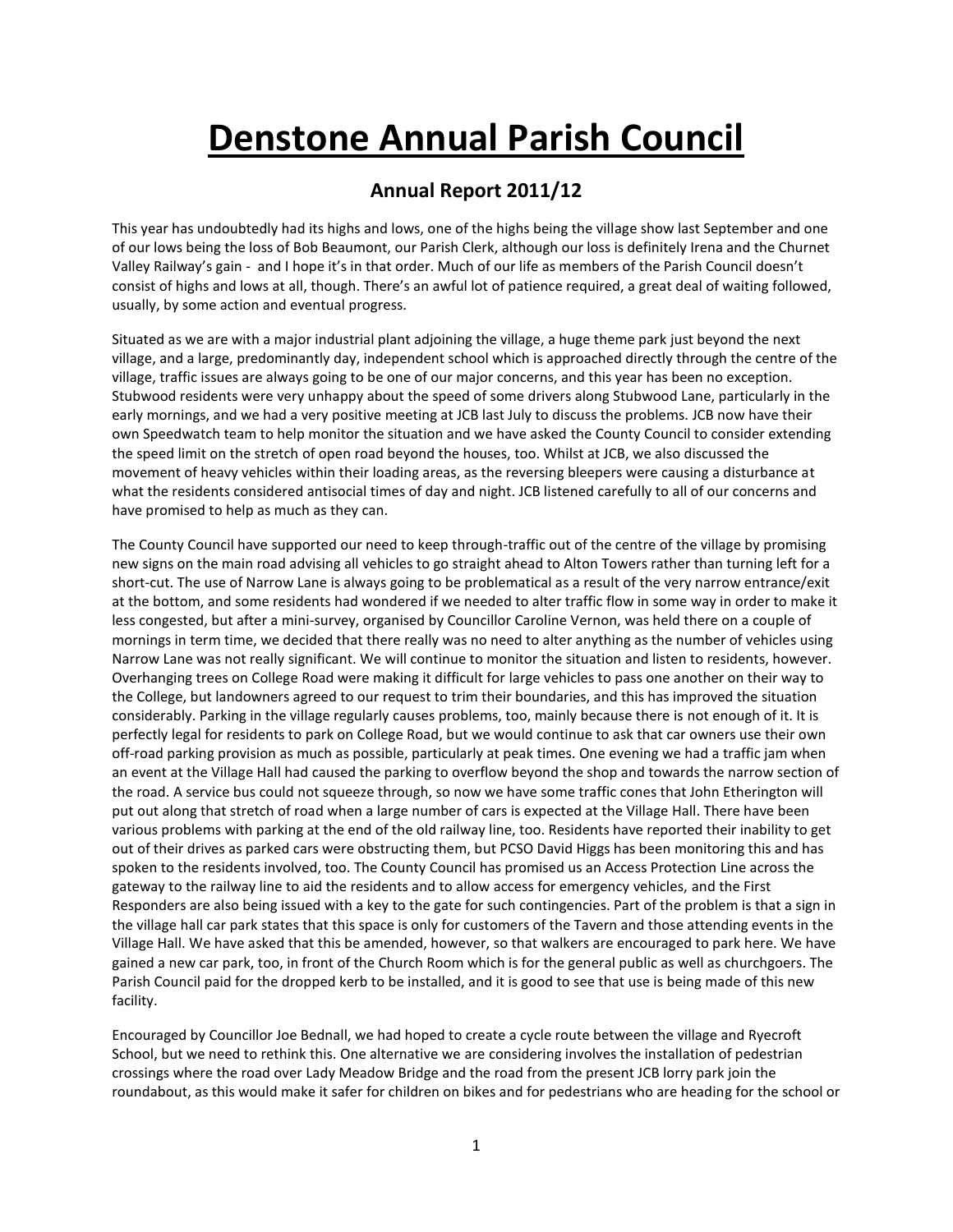the lake. We are waiting to see what the response is from JCB and the ESBC Planning Office. We are eventually, I hope, making progress with improving the surface of the footpath between Marlpit Lane and the Weavers, and I thank Councillors Simon Ratcliffe and Terry Swinson for all that they have done to try to bring this plan to fruition. The work will, we anticipate, be done before the summer. We kept having to replace the glass in the bus shelter on the main road, but since Councillor Edward Edmonds designed and built a protective wooden barrier to go around it, there have been no further problems. It has been so successful that I think we should patent the idea. We are also trying to resolve the situation regarding the lane which runs downhill between Quixhill and the main road towards Doveleys. Bollards have been erected at the bottom to stop through traffic by vehicles – the lane will always be open to horse-riders and pedestrians – but the lane is still being used for a considerable amount of flytipping. Equally we do not want the bollards to appear until the fly-tipping has been removed.

We secured a grant to update the *Walks around Denstone* leaflet, and Councillor Bob Wright has been busy working on that. Paper copies of the walks will be available for visitors, the walks will appear on the website and, we hope, on a laminated board in the old telephone box on College Road which we intend to use as a local information point. Whilst mentioning the website, may I pass on the thanks of the Parish Council to Carolyn Hinton who has taken over as webmaster and who completely updated and redesigned the village website [www.denstonevillage.org.uk.](http://www.denstonevillage.org.uk/) - last October. Please do send me any pictures, articles or advertisements for forthcoming events, and I will make sure that they are passed straight through. Details of how to contact us are on the website. There are discussions underway with local businesses, too, about a signpost or noticeboard at the junction of College Road and the old railway line which would point visitors towards such local facilities as the Farm Shop, the village shop and the Tavern, none of which are visible from that point. Anything which we can do to support our local enterprises is to be encouraged, I feel.

Last year, we came joint-second in our category of the Best Kept Village Competition. Some villages have a special committee with its own budget to advance the BKV cause. We don't, relying on everyone to keep the village as clean, tidy and attractive as possible, and this approach works very well. If we could all be even more aware of stray bits of litter though, and pick up and bin things that we haven't dropped, that would help tremendously. We do have regular village litter-picks, followed by tea and biscuits in the Village Hall. When you see the next one advertised, I do urge you to come along and join in for an hour or so.

We have been involved all year in discussions with the church about the future of the Church Room which, although still owned by the church, might be available for use by local groups and organisations. Estimates for repairs are being sought, and possibilities for grant-funding are now being explored. There is still some way to go with this project, but we do seem to have turned an important corner, and I am very conscious of a great deal of goodwill and enthusiasm on all sides to try to restore, equip, manage and develop this lovely building.

The Parish Council is faced with a range of planning applications during the year. Many are for conversions of existing properties – sometimes involving a change of use, too – and a few are for brand-new buildings or facilities Some are straightforward, and we certainly never raise objections for the sake of it - but others are less so. One application that is under consideration at present, for example, is the proposed extension to the JCB car park on the site of what was a copse of maturing trees by Lady Meadow Bridge. We have objected to the plan on the grounds that the trees were originally planted to provide a screen between the village and JCB and were, we believe, intended to be a permanent feature of the landscape. We have not received a response to our objections yet.

Last September's Village Show was the first of recent years to be organised by the Parish Council, and it proved a tremendous success. We tried to build on the success of previous years but expand its range a little, too, so we closed the main road through the village, held an informal dog show and had a display of old vehicles, too. Councillor Barry Hinton masterminded things and a very good time was had by all. We are well into the planning for this year's show on  $8<sup>th</sup>$  September and hope to see as many of you there as possible. Programmes listing all of the various classes which you can enter will be available in the summer, so I urge you to sketch, jam-make, knit, cultivate, bake and photograph in readiness for the great event. The next big village occasion will be the DYF's Jubilee Hog-roast on the afternoon of Sunday 3<sup>rd</sup> June, however. See Councillor Jacquie Payne for more details. It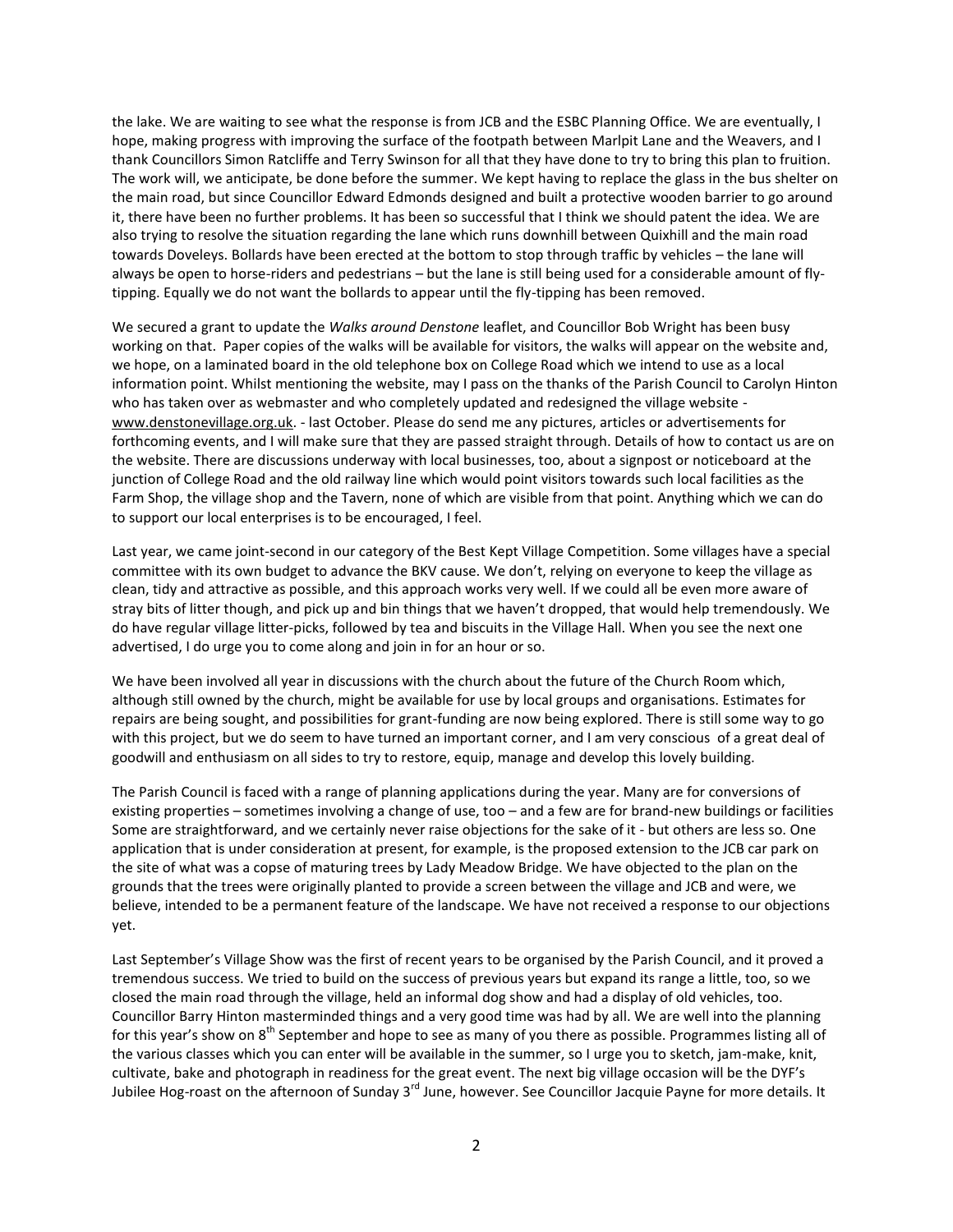will be followed by an outdoor church service on the railway line, and I do hope that both events will be very well attended.

There is much else that the Parish Council has achieved, but I will be brief. A new gate was installed between the railway line and the churchyard for the benefit of the adult members of the congregation as well as the children of All Saints' First School. It has proved a great success, thanks particularly to the efforts of Bob Wright and Ian Gustard. We are trying to support the Post Office as much as we can in an attempt to secure its future. Please use the Post Office as often as you can. Buy your stamps there. Draw money out. Post your parcels. Get your holiday euros. Every transaction helps. The war memorial is being re-pointed to ensure that it remains in first-class condition. The brook behind the shop has been dredged to prevent flooding in times of heavy rain. The Village Hall toilets are now open on a Sunday for all to use. The Parish Council is ever at your convenience!

Finally, let me turn to our Arrivals and Departures section. We are delighted that Terry Swinson joined us as a Parish Councillor last year, and Emily Whitehead became our new Parish Clerk at the beginning of April. Many of you will already know Emily, who lives in the village and has children at the village school. Hers is a key role, and we are very pleased indeed that she has accepted the position. One sad farewell is to John Jilbert, our lengsthman who is retiring from the role at the end of this month. John has been a particularly fine lengsthman, full of initiative, and always out and about, looking after the village and making it a safer and more attractive place. He has been absolutely splendid in the role and will be a hard act to follow – possibly why no one has, as I write, applied for the position. If you know anyone who would be willing to become our new lengthsman – hours and rates of pay available on application to the Parish Clerk – please put them in touch with us.

And last, but by no means least, I come to Bob Beaumont, for twelve years our Parish Clerk. I cannot praise Bob's work as Parish Clerk too highly. He was always full of wise counsel, and sensible, practical advice backed by years of experience. He formed his opinions carefully and thoughtfully, never rushing to judgment. He knew how to achieve what needed to be achieved by friendly persuasion, never by insistence. He worked hard and set himself very high standards in everything he did. He was utterly discreet and always respectful of other people. He was well-organised and meticulous in all he did, taking a real pride in doing the best that he could for the village at all times. Not only did he know everyone in the village, and everyone know him, he also seemed to know everyone at the ESBC offices and the County Council offices, so he was a mine of information. Bob has made an invaluable contribution to the wellbeing of the village and the villagers for all of this time, and we cannot thank him enough, nor can we refrain from being just the tiniest bit nervous about what we will do without him. We wish him a very happy retirement from this particular role, but are delighted that we are not losing him from the village, or losing him as secretary of the Village Hall Committee

Finally, my thanks to everyone, to councillors, clerks and members of the community, who have helped with the smooth running of life in the parish this year. I have had a great deal of support from so many quarters, and I am very grateful for all that so many people do. Denstone is a good place to live in.

#### Jenny Richardson

*This is an edited version of the speech read by Cllr Jenny Richardson (Chairman Denstone Parish Council) to the Annual Parish Meeting on 1 May 2012*

## Summary of Accounts (subject to audit)

|           |                  |           | To 31 Mar 2011 <b>Receipts</b> To 31 Mar 2012 To 31 Mar 2011 <b>Payments</b> To 31 Mar 2012 |                  |          |
|-----------|------------------|-----------|---------------------------------------------------------------------------------------------|------------------|----------|
| 11,147.00 | Precept          | 11,290.00 | 3,434.00                                                                                    | Staff costs      | 4,292.50 |
| 696.25    | Lengthsman       | 699.00    | 2,855.45                                                                                    | Administration   | 2,635.47 |
| 0.00      | Website links    | 255.00    | 125.63                                                                                      | Section 137      | 129.15   |
| 161.79    | Insurance claims | 0.00      | 579.42                                                                                      | Post Office s137 | 667.06   |